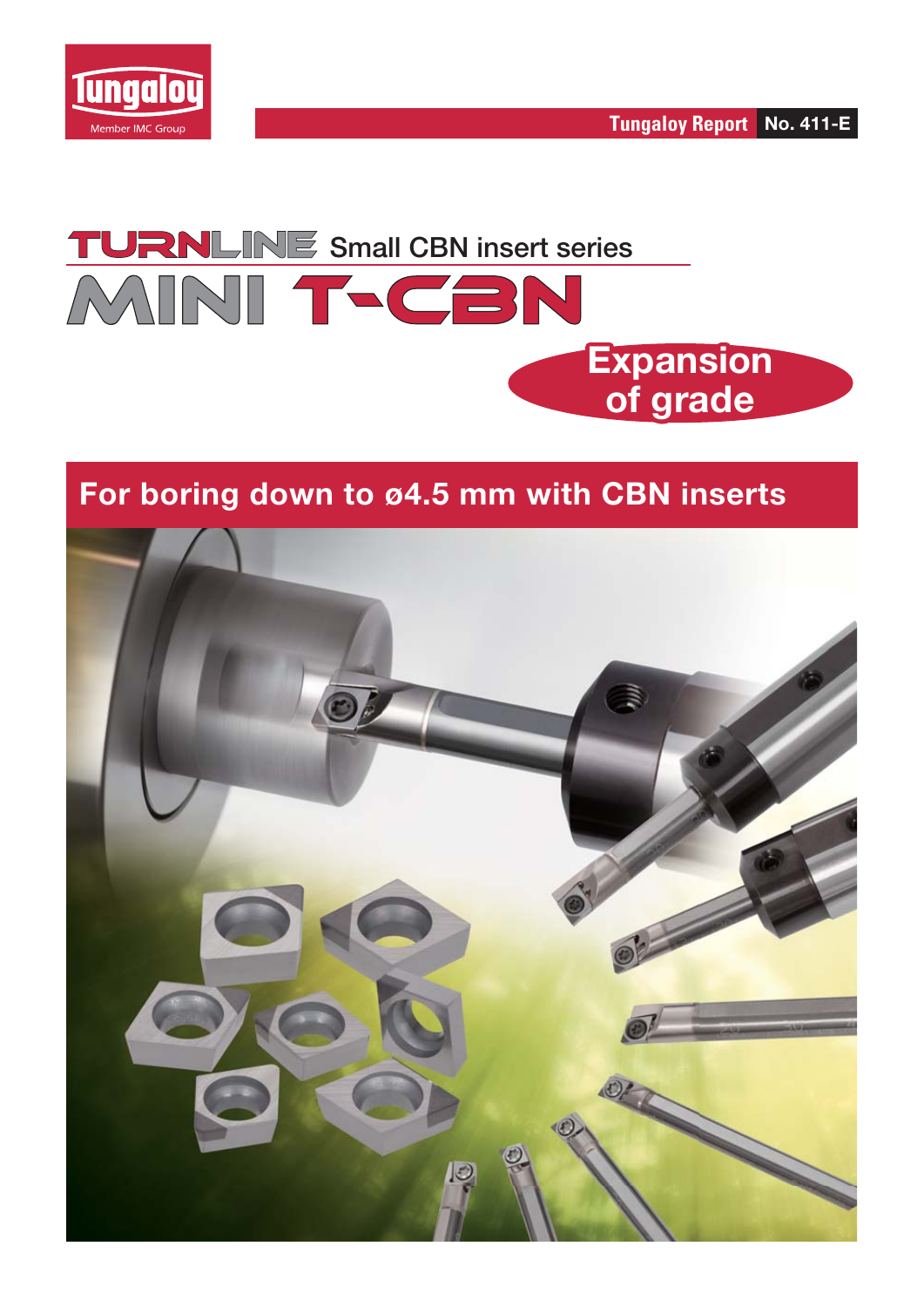

# **The World's smallest diameter tool for boring on hardened steel and sintered metals with its \*ø4.5 mm**

with indexable tools

# **The smallest indexable CBN inserts in the world**

### **When comparing to conventional brazed tool**

- Higher cutting edge repeatability
- Reduced tool change time
- Longer tool life even at low cutting speeds

## **Applications**

- Fuel injector components
- Boring of rocker arms

#### **High wear resistance**

**Offers long tool life even when boring small diameters**





## **Standard cutting conditions**



### **Excellent surface finish**

**Sharp cutting edge reduces the cutting forces**

 $\rightarrow$  Prevents chattering and provides the finest machined surface.



#### **Outstanding surface Chattering quality**

| : 1QP-CCGW04T104 BX310<br>Insert<br>: E06H-SCLCR04-D070<br><b>Toolholder</b> |
|------------------------------------------------------------------------------|
| Work material : Alloy steel                                                  |
| <b>SCM415H (60 HRC)</b>                                                      |
| Cutting speed: $Vc = 100$ m/min                                              |
| Depth of cut : $ap = 0.1$ mm                                                 |
| : $f = 0.05$ mm/rev<br>Feed                                                  |
| Boring dia.<br>$: \varnothing$ 8 mm                                          |

| Application                | <b>Grades</b> | <b>Machining mode</b> | <b>Cutting Speed</b><br>$Vc$ (m/min) | Depth of cut<br>$ap$ (mm) | Feed<br>(mm/rev) |  |  |
|----------------------------|---------------|-----------------------|--------------------------------------|---------------------------|------------------|--|--|
| Н<br><b>Hard Materials</b> | <b>BX310</b>  | Continuous cutting    | $30 - 150$                           | $0.03 - 0.20$             |                  |  |  |
| S<br>Sintered metals       | <b>BX470</b>  |                       |                                      |                           | $0.03 - 0.10$    |  |  |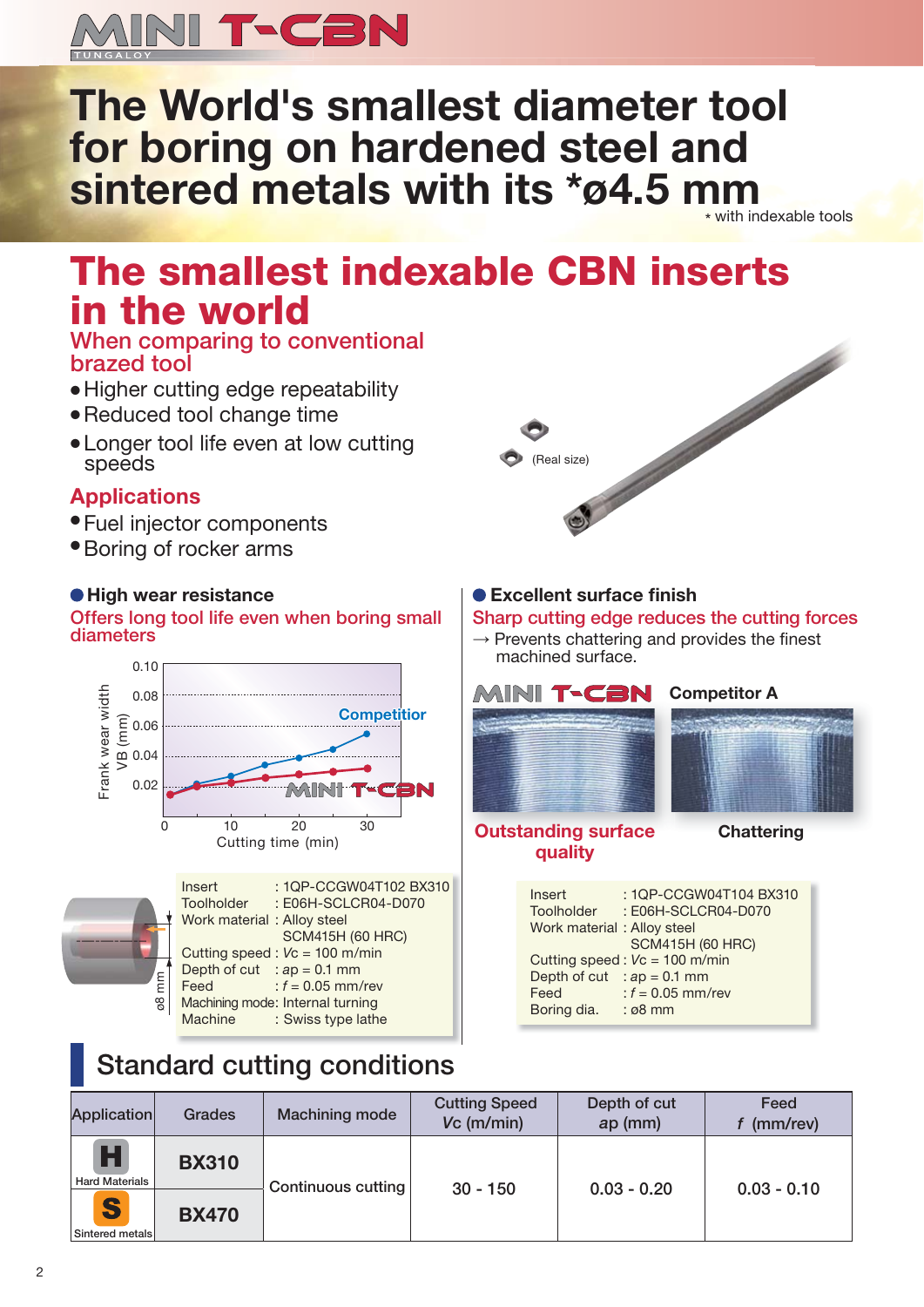## **Inserts positive type**

|             |             |                |                  | Grade |             | Dimensions (mm)                |                |      |                                        |                                       |                     |  |  |  |
|-------------|-------------|----------------|------------------|-------|-------------|--------------------------------|----------------|------|----------------------------------------|---------------------------------------|---------------------|--|--|--|
| Application | Shape       | Cat. No        | BX310BX470Corner |       | INo.<br>of. | <b>Clearance</b><br>angle<br>θ | I.C. dia<br>ød | S    | Thickness Hole dia.<br>Ød <sub>1</sub> | Corner<br>radius<br>$r_{\mathcal{E}}$ | <b>CBN</b><br>Lengh |  |  |  |
|             | Rhombic 80° | 1QP-CCGW03X102 |                  |       |             | 70                             | 3.57           | .39  | 1.9                                    | 0.2                                   | 1.4                 |  |  |  |
| cutting     |             | 1QP-CCGW03X104 |                  |       |             | $7^{\circ}$                    | 3.57           | .39  | 1.9                                    | 0.4                                   | 1.3                 |  |  |  |
|             |             | 1QP-CCGW04T102 |                  |       |             | 70                             | 4.37           | .79  | 2.3                                    | 0.2                                   | 1.9                 |  |  |  |
| medium      |             | 1QP-CCGW04T104 |                  |       |             | 70                             | 4.37           | .79  | 2.3                                    | 0.4                                   | 1.8                 |  |  |  |
| ೆ           | Rhombic 75° | 1QP-EPGW03X102 |                  |       |             | 11°                            | 3.57           | 1.39 | 1.9                                    | 0.2                                   | 1.4                 |  |  |  |
|             |             | 1QP-EPGW03X104 |                  |       |             | 11°                            | 3.57           | .39  | 1.9                                    | 0.4                                   | 1.3                 |  |  |  |
| Finishing   |             | 1QP-EPGW040102 |                  |       |             | 11°                            | 3.97           | .59  | 2.3                                    | 0.2                                   | 1.7                 |  |  |  |
|             |             | 1QP-EPGW040104 |                  |       |             | $11^{\circ}$                   | 3.97           | .59  | 2.3                                    | 0.4                                   | 1.6                 |  |  |  |

## **Toolholders**

## **EAMJETBARMINI**

*O*

Ø*D*s

#### **SCLCR/L Boring & internal facing S-type (Positive, screw-on)**







**Carbide shank** Right hand (R) shown

| Cat. No             |  | <b>Min</b><br><b>Stock</b><br>bore |                            |     |     |    | Dimensions (mm) |                          |                      |                                  | Std.<br>corner<br>Insert         |                                                                                 | Parts                 |     | Torque |
|---------------------|--|------------------------------------|----------------------------|-----|-----|----|-----------------|--------------------------|----------------------|----------------------------------|----------------------------------|---------------------------------------------------------------------------------|-----------------------|-----|--------|
|                     |  | R I                                | dia.<br>logDm   <i>oDs</i> |     |     | L2 | n               | f <sub>2</sub>           | θ                    | a                                | <b>Tradius</b><br>$r_{\epsilon}$ |                                                                                 | Clamping Wrench (N·m) |     |        |
| E04G-SCLCR/L03-D050 |  |                                    |                            | 2.5 | 90  | 9  | 3.8             | $\overline{\phantom{a}}$ |                      | $-15^\circ$                      |                                  | $1QP-$                                                                          | CSTA-                 | -6F |        |
| E05G-SCLCR/L03-D060 |  |                                    |                            |     | 90  | 10 | 4.8             |                          |                      | $-13^\circ$                      | 0.2                              | CCGW03X1**                                                                      | 1.6                   |     | 0.6    |
| E06H-SCLCR/L04-D070 |  |                                    |                            | 3.5 | 00  |    | 5.75            |                          |                      | $-13^\circ$                      |                                  | $1QP-$                                                                          |                       |     | 0.6    |
| E07H-SCLCR/L04-D080 |  |                                    |                            |     | 100 |    | 14 6.75         |                          | $\mathsf{D}^{\circ}$ | $-1$<br>$\overline{\phantom{a}}$ | 0.2                              | <lccgw04t1** cstb-2 t-6fi< th=""><th></th><th></th></lccgw04t1** cstb-2 t-6fi<> |                       |     |        |

#### **SEXPR/L Boring & internal facing S-type (Positive, screw-on)**

**Cutting edge style X**

*f*Ø*D*m α *L*<sup>2</sup> *L*<sup>1</sup> h θ 100° Ø*D*s Right hand (R) shown

**Carbide shank**

|                     |    | <b>Min</b><br>Stock<br>bore |                                    | Dimensions (mm) |      |                  |                |      |                |                      |             | Std.<br><b>corner</b>  | Insert     | Parts                 |      | Torque |
|---------------------|----|-----------------------------|------------------------------------|-----------------|------|------------------|----------------|------|----------------|----------------------|-------------|------------------------|------------|-----------------------|------|--------|
| Cat. No             | R. |                             | dia.<br>$\log D$ m $ $ ø $D$ s $ $ |                 |      |                  | L <sub>2</sub> |      | f <sub>2</sub> | $\theta$             | a           | 1radius<br>$r\epsilon$ |            | Clamping Wrench (N·m) |      |        |
| E04G-SEXPR/L03-D045 |    |                             | 4.5                                |                 | 2.3  | 90               | 9              | 3.8  | -              | $\mathbf{C}^{\circ}$ | $-15^\circ$ | 0.2                    | 10P-       | CSTA-                 | T-6F | 0.6    |
| E04G-SEXPR/L03-D050 |    |                             |                                    |                 | 2.5  | 90               | 9              | 3.8  |                | $0^{\circ}$          | $-13^\circ$ |                        | EPGW03X1** | ∣.6                   |      |        |
| E05G-SEXPR/L04-D055 |    |                             | 5.5                                |                 | 2.65 | 90               |                | 4.8  |                | $0^{\circ}$          | $-12^\circ$ | 0.4                    | $1QP-$     | CSTB-                 | T-6F | 0.6    |
| E06H-SEXPR/L04-D070 |    |                             |                                    |                 | 3.5  | 100 <sub>1</sub> | 12             | 5.75 |                | $0^{\circ}$          | $-12^\circ$ |                        | EPGW0401** |                       |      |        |

#### **SEZPR/ Internal retracting S-type (Positive, screw-on)**





Right hand (R) shown

|                     |  | Stockl | <b>Min</b><br>bore |       |     |    | Dimensions (mm) |                          |                      |            | Std.<br>corner | Insert                | Parts |      | Torque |
|---------------------|--|--------|--------------------|-------|-----|----|-----------------|--------------------------|----------------------|------------|----------------|-----------------------|-------|------|--------|
| Cat. No             |  |        | dia.<br>∣øDm       | løDs. |     |    |                 |                          | θ                    |            | <b>Tradius</b> | Clamping Wrench (N·m) |       |      |        |
| E04G-SEZPR/L03-D055 |  |        |                    |       | 3.2 | 90 |                 | $\Omega$<br>. <u>. .</u> |                      | $-8^\circ$ |                | $1QP-$                | CSTA  |      |        |
| E05G-SEZPR/L03-D065 |  |        | 6.5                |       | 3.  | 90 | 4.8             | $\sim$                   | $\mathbf{C}^{\circ}$ | $-6^\circ$ | 0.2            | EPGW03X1**            | -6    | r-6F |        |

 $\bullet$  : Stocked items

3